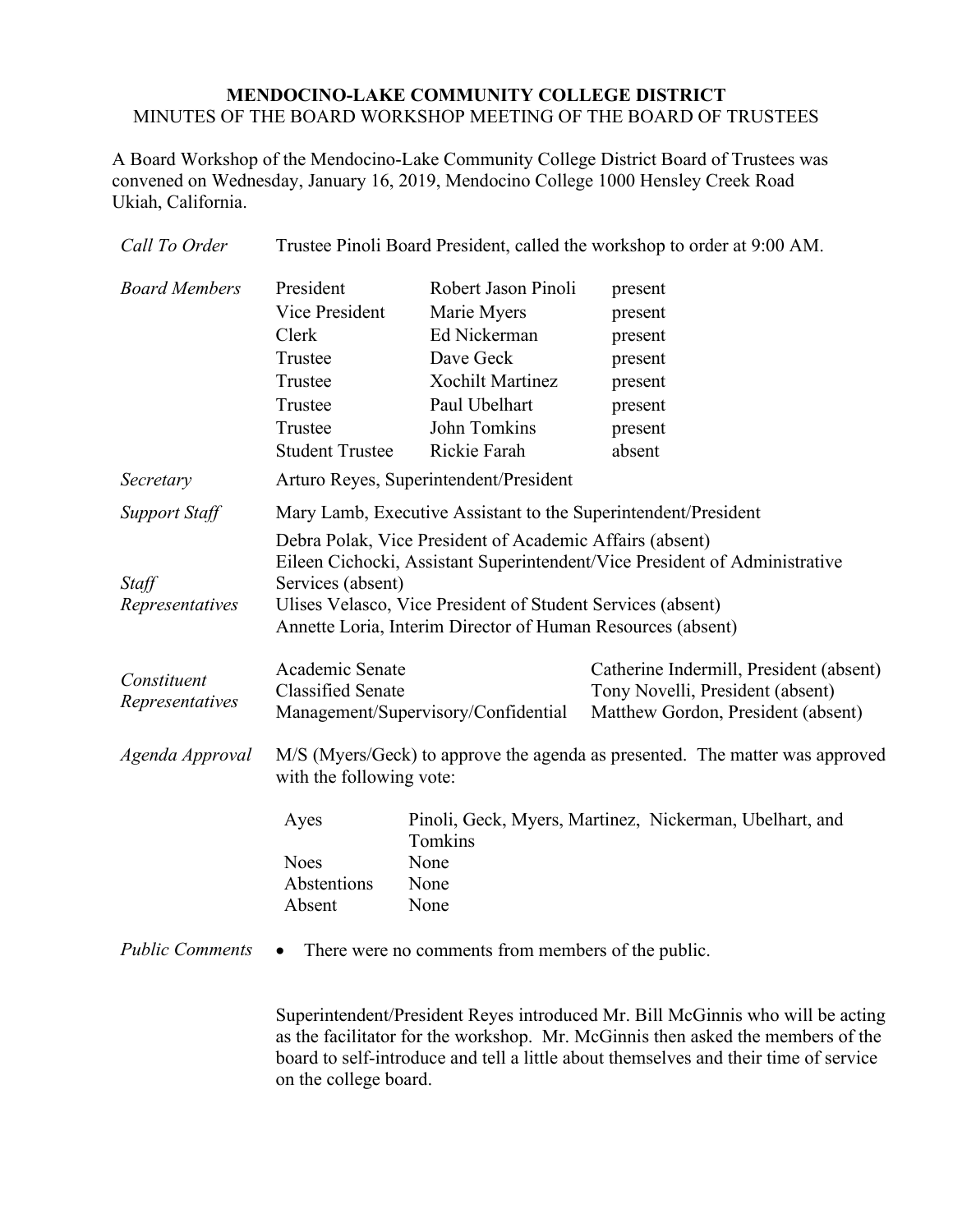| Ground Rules,<br>Board Culture<br>and Best<br>Practices                                                         | <b>Board Culture and Best Practices</b><br>Discussion centered on the top goals each Trustee sees for the District. The<br>discussion then moved into the areas the culture of the board of trustees followed<br>by best practices for the board to follow.                                                                                                                                                                                      |  |  |  |
|-----------------------------------------------------------------------------------------------------------------|--------------------------------------------------------------------------------------------------------------------------------------------------------------------------------------------------------------------------------------------------------------------------------------------------------------------------------------------------------------------------------------------------------------------------------------------------|--|--|--|
|                                                                                                                 | <b>Roles</b>                                                                                                                                                                                                                                                                                                                                                                                                                                     |  |  |  |
| Board, Individual<br>Trustees and<br>Superintendent/<br>President Roles                                         | Roles of the board as a whole, the role of an individual trustee as well as the role<br>of the Superintendent/President were discussed. Discussion also focused on how<br>the board must work together to present a united message on issues and situations<br>presented to them.                                                                                                                                                                |  |  |  |
| Trustee &<br>Superintendent<br>President (CEO)<br>Relationship and<br>Communication                             | Mr. McGinnis stressed the importance of trustees working with the<br>Superintendent/President when any issues or situations arise. The<br>Superintendent/President is the only employee of the Board and therefore should<br>be the person board members share information with or engage in conversations<br>regarding items of concern brought to their attention.                                                                             |  |  |  |
| Board Self-<br>Evaluation                                                                                       | Discussion centered on setting broad goals for the board for the next year. The<br>goals should be something that is time sensitive but also measurable.                                                                                                                                                                                                                                                                                         |  |  |  |
|                                                                                                                 | <b>Lunch Break - Time Certain 12:30 PM</b>                                                                                                                                                                                                                                                                                                                                                                                                       |  |  |  |
|                                                                                                                 | Joint Foundation Board and College Board Members - Time Certain 1:00 PM                                                                                                                                                                                                                                                                                                                                                                          |  |  |  |
| What type of<br>relationship<br>between the                                                                     | Marilyn Harden, Foundation Board President opened the Foundation Board<br>workshop meeting which was followed by Channing Cornell recapping the history<br>of the Foundation from its inception to the present time for everyone present.                                                                                                                                                                                                        |  |  |  |
| <b>Foundation Board</b><br>and the Board of<br>Trustees would be<br>the most<br>productive and<br>beneficial to | Tom Dow, Vice President of the Foundation addressed the board regarding the<br>option of moving the Foundation to a separate non-college entity. He stated the<br>Foundation has been in discussions with an attorney which has advised them a<br>move of this type is possible but would need approval from both the full Foundation<br>board as well as the approval of the college Board of Trustees in order to do so.                       |  |  |  |
| Mendocino<br>College?                                                                                           | Foundation Board member Turner asked for information regarding scholarships<br>from outside entities (referred to as pass through scholarships) and how those<br>organizations could continue to provide their specific scholarships to Mendocino<br>College students. Vice President Velasco answered her question stating this option<br>continues to be possible through the college and in some cases, is already taking<br>place currently. |  |  |  |
|                                                                                                                 | Foundation President Harden suggested the creation of an ad-hoc committee made<br>up of 3 Foundation Board members as well as 3 College Foundation members to                                                                                                                                                                                                                                                                                    |  |  |  |

*Joint meeting follow-up based on feedback*  The college Board of Trustees determined they would like to take part in an ad-hoc committee comprised of 3 board members as well as 3 members of the college foundation board to work together in an attempt determine some sort of

investigate the issues further.